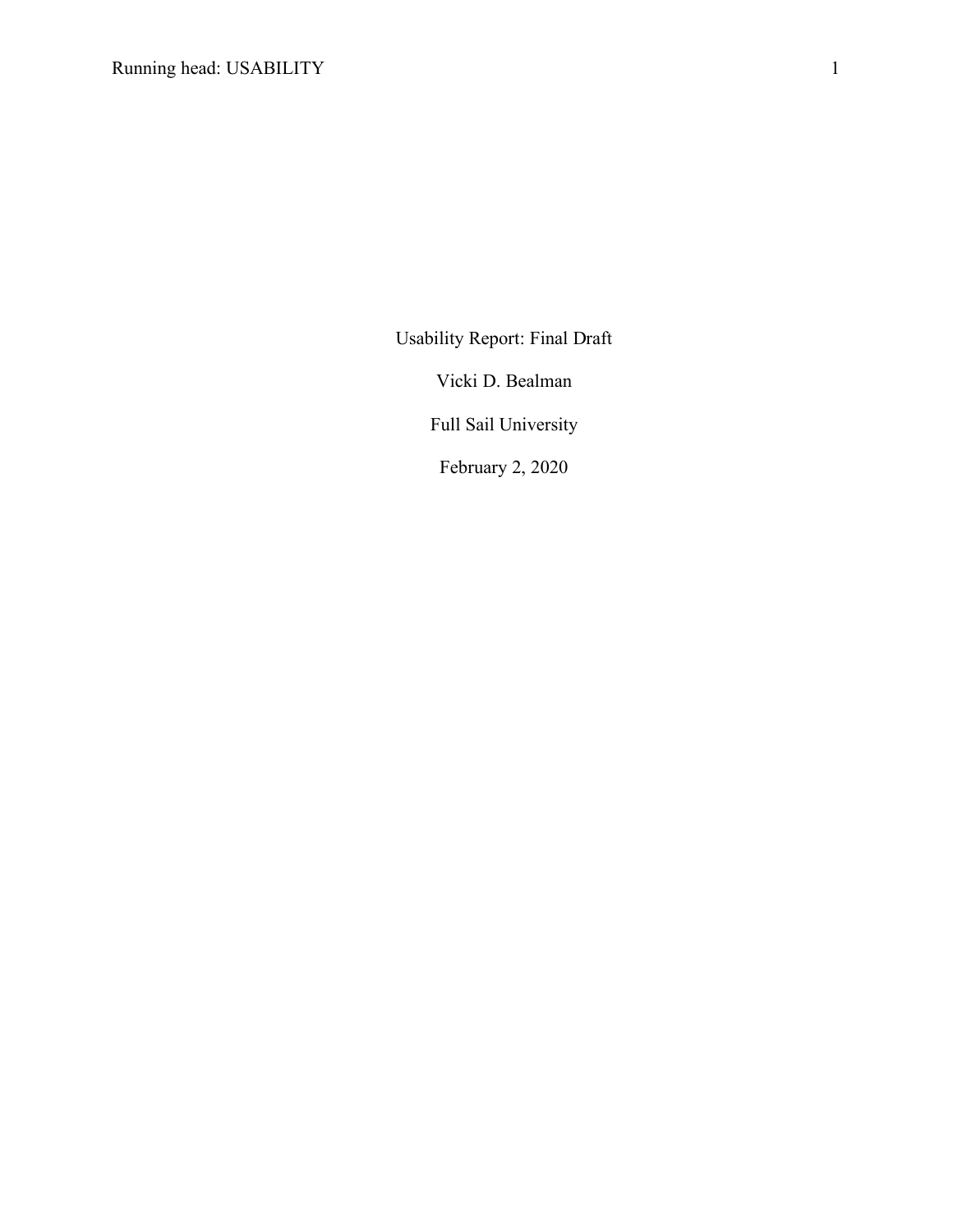### "P.E.T.S. Spa" Usability Report: Draft #Two

P.E.T.S. Spa is an open-ended, addictive, strategy, Tycoon-Style game, with "rewards" as cash and profit accumulation, and "challenges" from losing money or customers (Bealman, 2019). Pet-related tycoon games are not mainstream, with 60% of households possessing pets, and billions of dollars spent annually on per-related items. To be effective, usability principles must be applied effectively, with design decisions being user-centered (Bass, 2011).

#### **Literature Review**

User-centered design, according to Harris (2002), is defining who the users are, defining their tasks and goals, their experience levels, what functions they want and need from a system, what information they want and need and understanding how the users think the system should work. The primary purpose of needs analysis is the user's satisfaction. The audience is the people who will be playing the game. A designer must consider their age, geographical location, ethnicity, gender, and education when performing a needs analysis to determine user goals, critical tasks, and user feedback needs.

#### **Goals**

- Learnability; the ease and speed players learn to play the game. The players' goal is to become proficient quickly with little trial and error.
- **Stability**; users goal is for a stable user interface, not excessively dynamic or shifting.
- **Performance**; users goal is for interfaces and objects which perform well, with little to no lag.
- **Stimulation**; users goal is for sound, color, and sensations.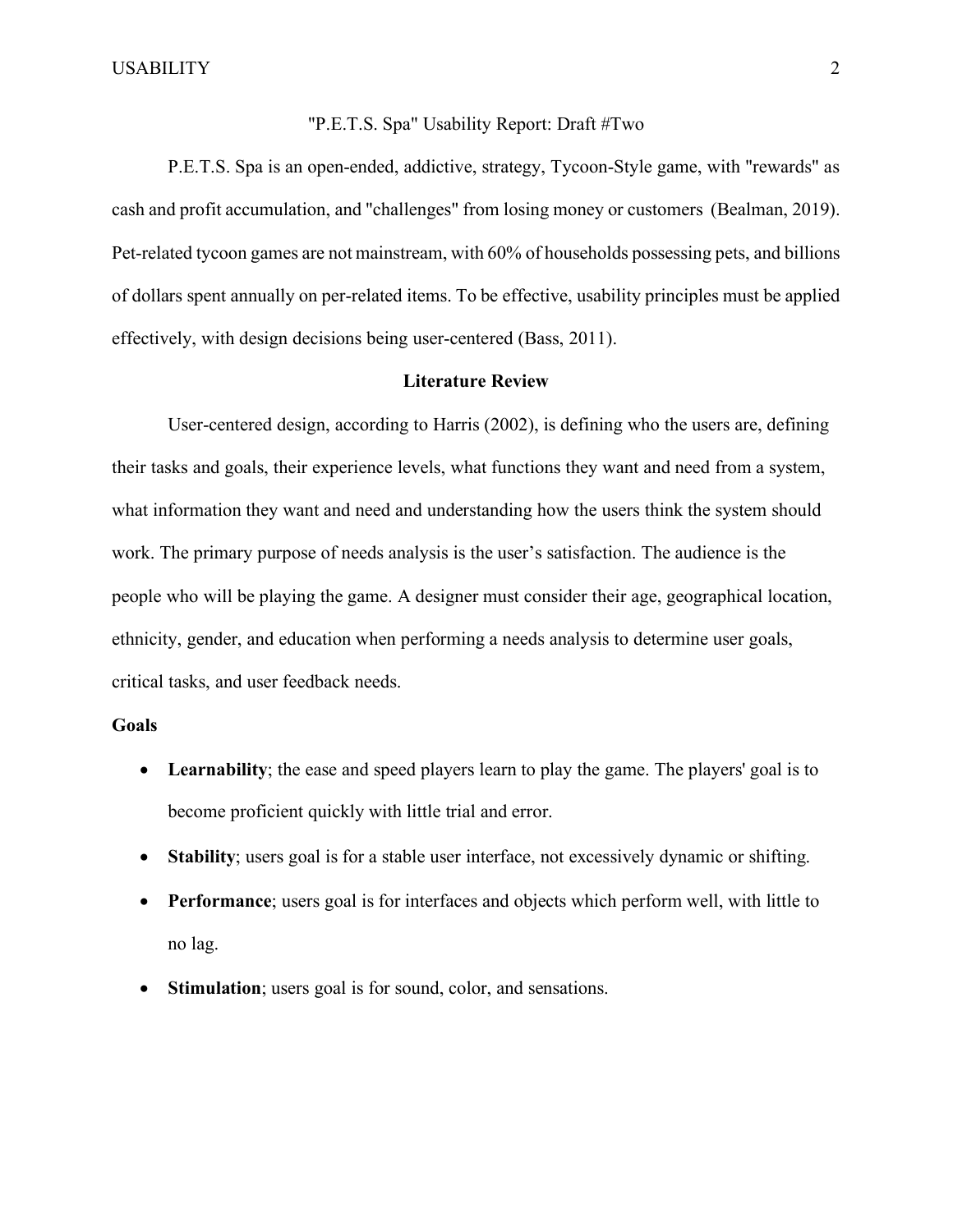## **Critical tasks**

| <b>GOAL</b>  | <b>CRITICAL TASK</b>                              |
|--------------|---------------------------------------------------|
| Learnability | <b>Start Here Instructions</b>                    |
|              | Tips                                              |
|              | Do-Overs                                          |
| Stability    | Interface is predicable<br>$\bullet$              |
| Performance  | Interfaces reactive                               |
|              | Objects react as expected                         |
|              | Scores visible<br>$\bullet$                       |
| Stimulation  | Realistic sound effects<br>$\bullet$              |
|              | Color schemes per best practices for<br>$\bullet$ |
|              | design and accessibility                          |
|              | Sensation of taking care of the pets<br>$\bullet$ |

## **Feedback**

- real-time feedback,
- mount of money in the bank,
- location,
- time remaining,
- items in inventory, and
- a screen will flash to indicate the players are in danger of not completing the task with the next wrong move.

## **Usability Principles**

## **Learnability**

When designing a mobile game, it needs to be a combination of challenging, yet learnable. When a player initially tries a game, time is limited for how long the player will give to the game, before deciding to dedicate time and energy to continue playing, or disengage and move on to another game. For my P.E.T.S. Spa Capstone project, the primary learnability principles are: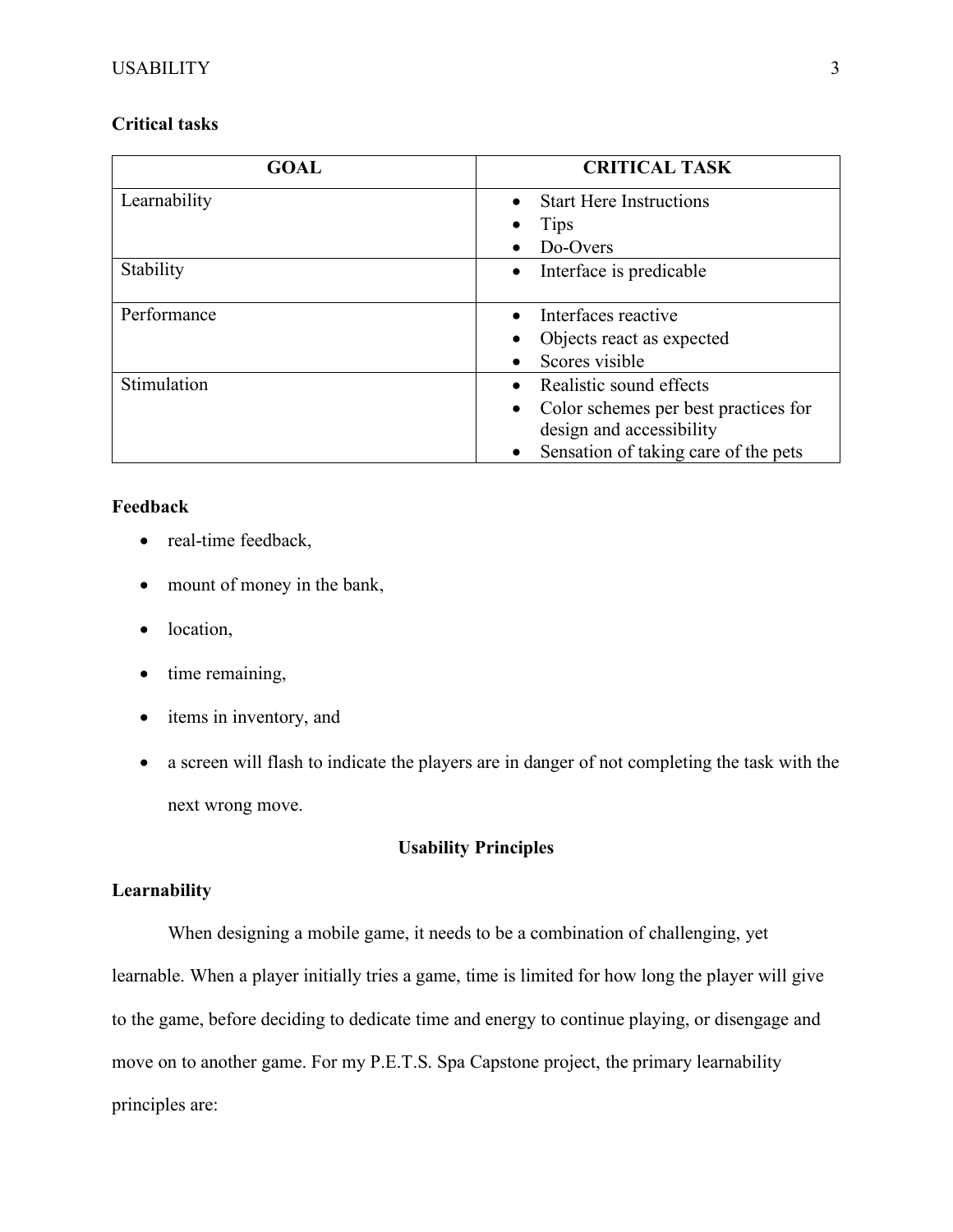#### USABILITY 4

- Design game to be learned, options visible.
- Hide more complex elements from beginners.
- Tips appear through the game.
- Have a help system.
	- $\circ$  Can't be learned = won't be played.

### **Flexibility**

The power law of learning says that the time it takes to perform a task decreases with the number of repetitions of that task (Joyce, 2019, p. 1). In video games, users don't want things to be too easy, or it isn't fun. When gaming, we like a bit of competition; we don't want an easy win. Therefore, games must be flexible and build in features to cater to both novice and experienced users. However, users who have been playing a game for a while want to find secret shortcuts or accelerators that new users likely don't know about. For my P.E.T.S. Spa Capstone project, the primary flexibility principles are:

- New users won't be overwhelmed.
- Experienced users won't be bored.
- Keyboard shortcuts provided.
- Choices of how to build business.
	- $\circ$  Inflexibility = rigid and not enjoyable.

### **Feedback**

Feedback is a vital tool when designing anything. For players to see the reaction to their actions allows them to better understand how what they did directly translated to what's happening (Bycer, 2019). For my P.E.T.S. Spa Capstone project, the primary feedback principles are:

• Location: Where am I?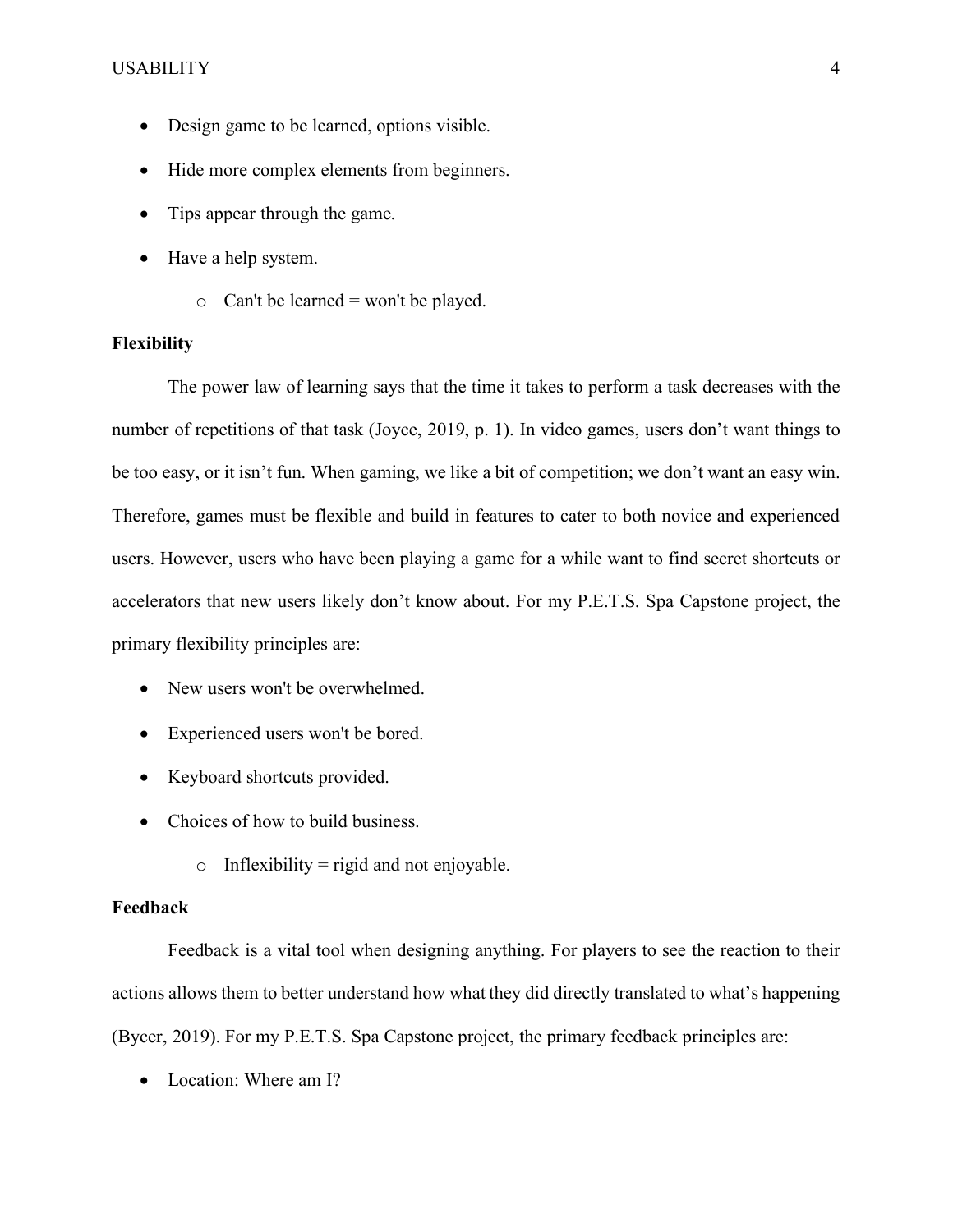- Current Status: What's happening, and is it still happening?
- Future Status: What will happen next?
- Outcomes & Results: What just happened?
	- $\circ$  Effective feedback = increased engagement.

#### **Sensory Mode**

Sensory information is processed using the five main senses: taste, sight, smell, hearing, and touch. The sensory mode which best measures each of the usability principles are;

- **Learnability**: for the ideal learnability in the capstone project, the sight sense is vital, as players will view the instructions and tips.
- **Flexibility**: for the maximum flexibility impact, the sense of sight is critical to view the features, shortcuts, and accelerators.
- **Feedback**: for players to effectively experience the in-game feedback, the sense of sight is necessary to view the on-screen messages.

#### **Learnability and Sense of Sight**

Learnability is the most important usability principle in my Capstone Project. Once learned by the player, use of the UI should be based on recognition rather than recall. Typically, a player should not be expected to memorize every game control, rather there should be easily accessible visual reminders where appropriate (Glinert, 2009). An effective learnability design makes use of visuals, rather than text, to convey information (Batchu , 2019). The result is incredibly intuitive: green for OK, red for No Parking. It can be accessible for the color blind, with stripes for No Parking. Previous research also reports that gaming improves other visual skills, such as the ability to track several objects at the same time and paying attention to a series of fast-moving events, according to Bavelier (Handwerk, 2009).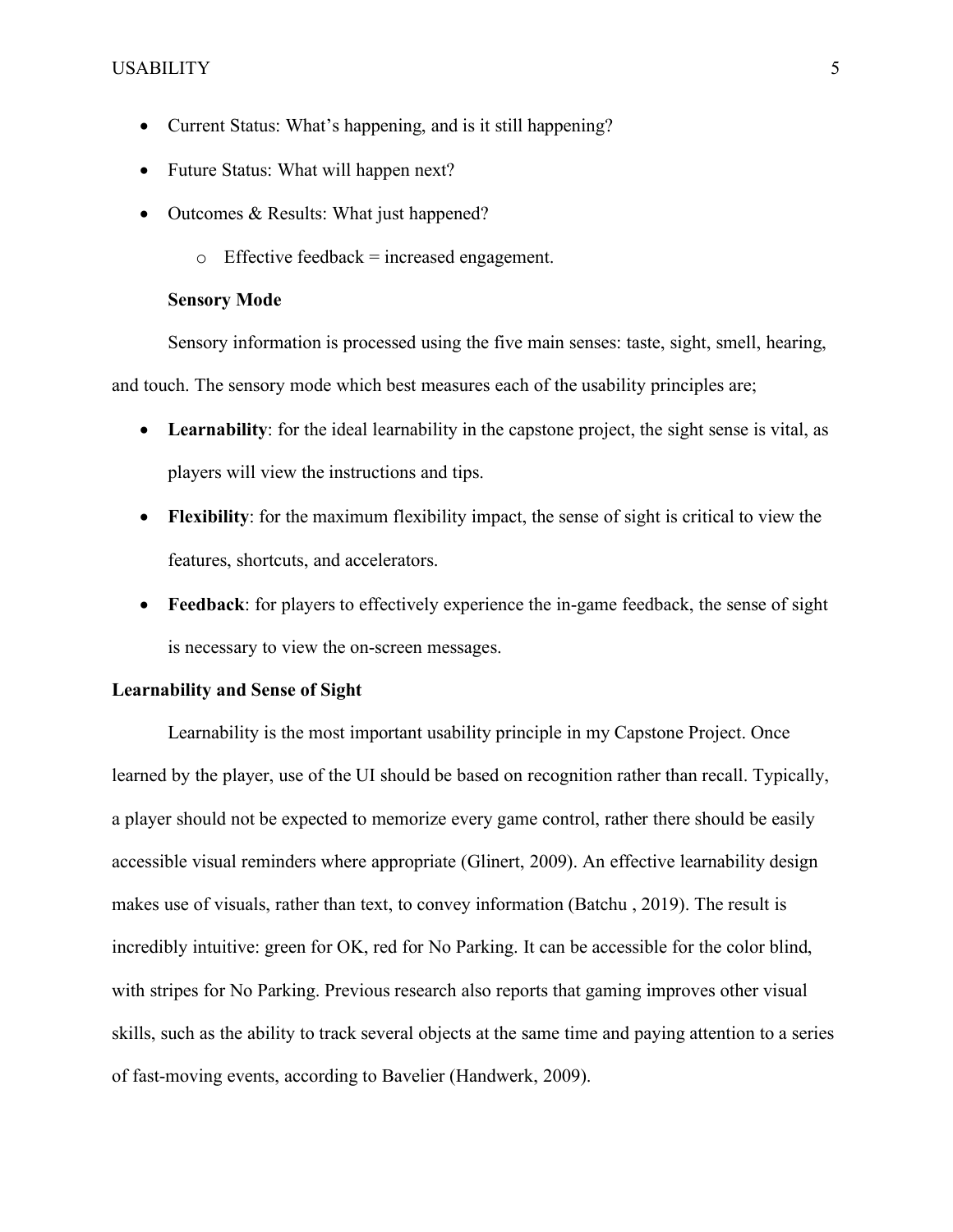### **Research Questions**

The questions my research intends to answer are:

- 1. Is use of the UI based on recognition versus recall?
- 2. Does the player access visual reminders for game controls?
- 3. Are the UI controls easily recognized by consistent use of color?

#### **Emerging Market Technologies**

Haptic technology uses technology which stimulates the senses of touch and motion, especially to reproduce in remote operation or computer simulation the sensations that would be felt by a user interacting directly with physical objects (Merriam-Webster, 2020). This would be ideal to simulate the interaction with pets in my Capstone Project game. Virtual Reality, using computer technology to create a simulated, three-dimensional world that a user can manipulate and explore while feeling as if he were in that world, is also an ideal concept for simulating pets in my game (Strickland, 2007).

#### **iOS and Android Platforms**

For iOS and Android platforms, the haptic editor is meant to make it easier to design haptic output signals for games and other software (Nordvall, 2015). The editor is plugin-based, so if there's no out-of-the-box support for a device, you can write a new plugin driver and jump into the tools. Samsung Gear VR will work for developers who are not looking to create highend VR experiences and are only making their first steps in virtual reality game development. The library of apps and games for Samsung Gear VR is solid, though they don't work on all phones (Onix, 2017). Google's Daydream VR platform expands Cardboard to meet specifications required of Android smartphones and headsets in order to play more complex VR-compatible apps (Montegriffo , 2018).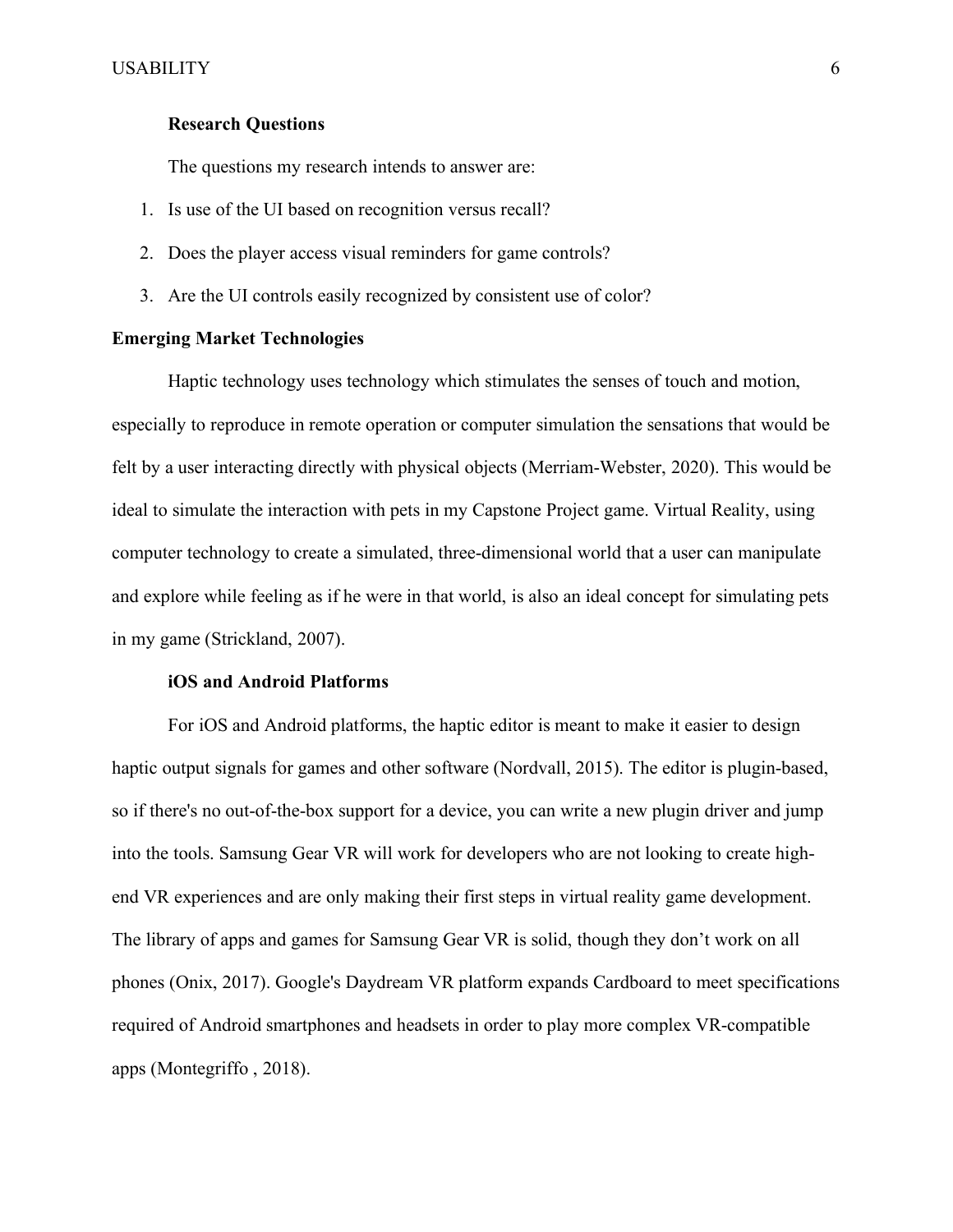#### **Methods**

Developers in usability and user-centered design (UCD) employ a wide range of methods for gathering information about users and their tasks, analyzing needs, creating design solutions, iterating designs through testing and evaluation, and measuring efficiency, effectiveness, and satisfaction. This section of my Usability Report presents descriptions of methods, including population, study design, recruiting, consent, risks/benefits, compensation, and logistics.

#### **Population**

The initial user studies for P.E.T.S.Spa, will be mostly informal. As a result, the population will not necessarily represent a scientific and statistical sampling of potential gamers interested in Tycoon-Type games involving pets. The demographics of my anticipated participants include ages from 18 - 60, 60% male and 40% female. The participants will be from a population of people ready available to me, and whom would be willing to assist me by participating. This group includes fellow peers who work with me at Full Sail University, previous students, and friends and family interested in my endeavor. I expect the number of participants to be  $n = 25$ . The participants will not be from a vulnerable population.

#### **Study Design**

The study duration will be approximately 14 days. This allows time to meet with the participants to explain the study, obtain signed agreements, assign user names to online questionnaires and diaries, and provide time for questions and answers. I am seeking to obtain phenomenological, informal, qualitative data, rich in participant descriptions in their own words. The specific information I seek includes, level of enjoyment, level of challenge, balance of challenge and rewards, suggested additions, suggested items for removal, and quality of user interfaces. To reduce bias, I will not divulge any of my personal thoughts about the categories of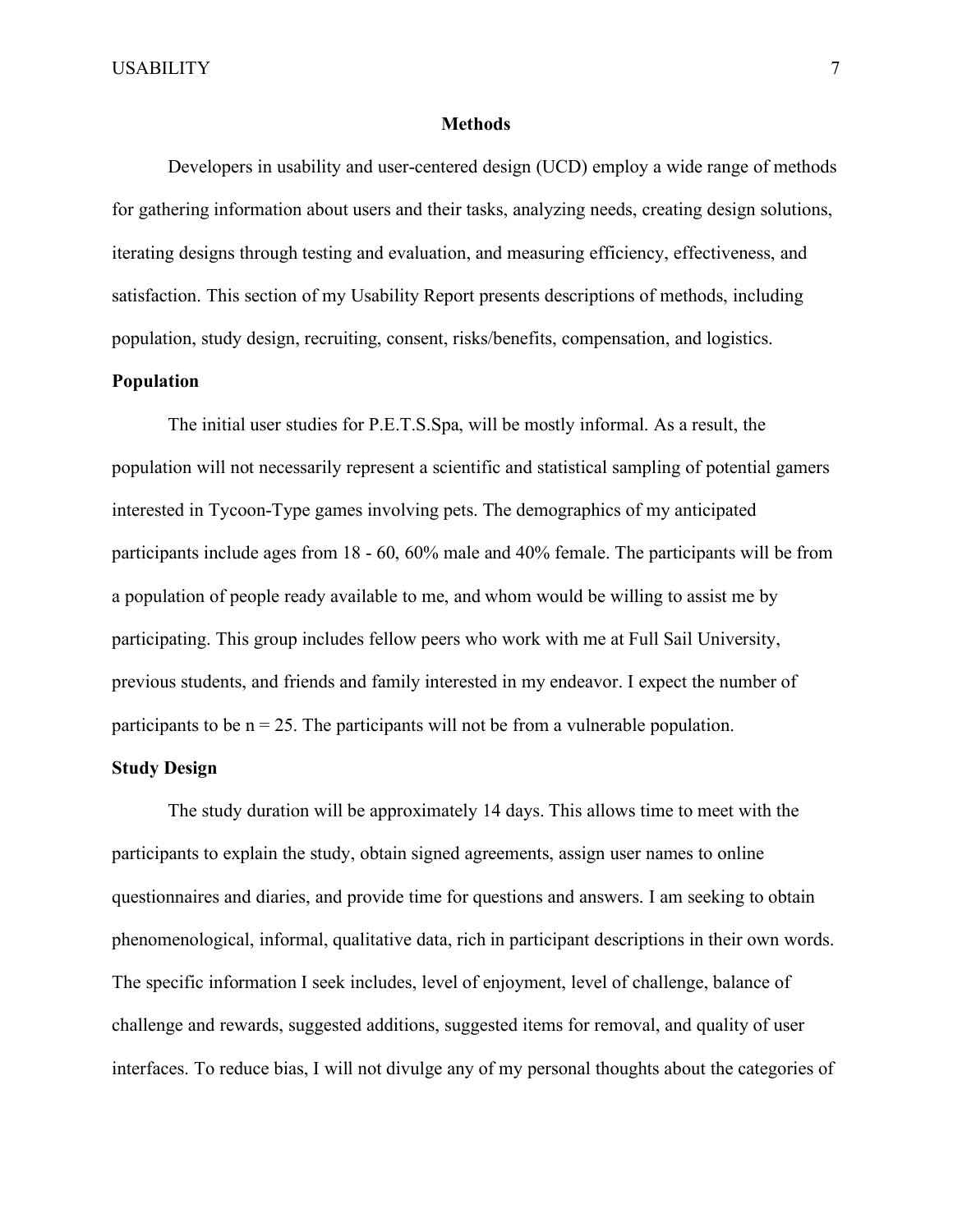## USABILITY 8

information being evaluated. The data will be stored securely online in the cloud. User interactions will be evaluated (see below).



## **Recruiting**

I plan to continue the previous panel study group of participants used earlier. The invitation will be designed to be familiar, and resemble the previous invitation (see below).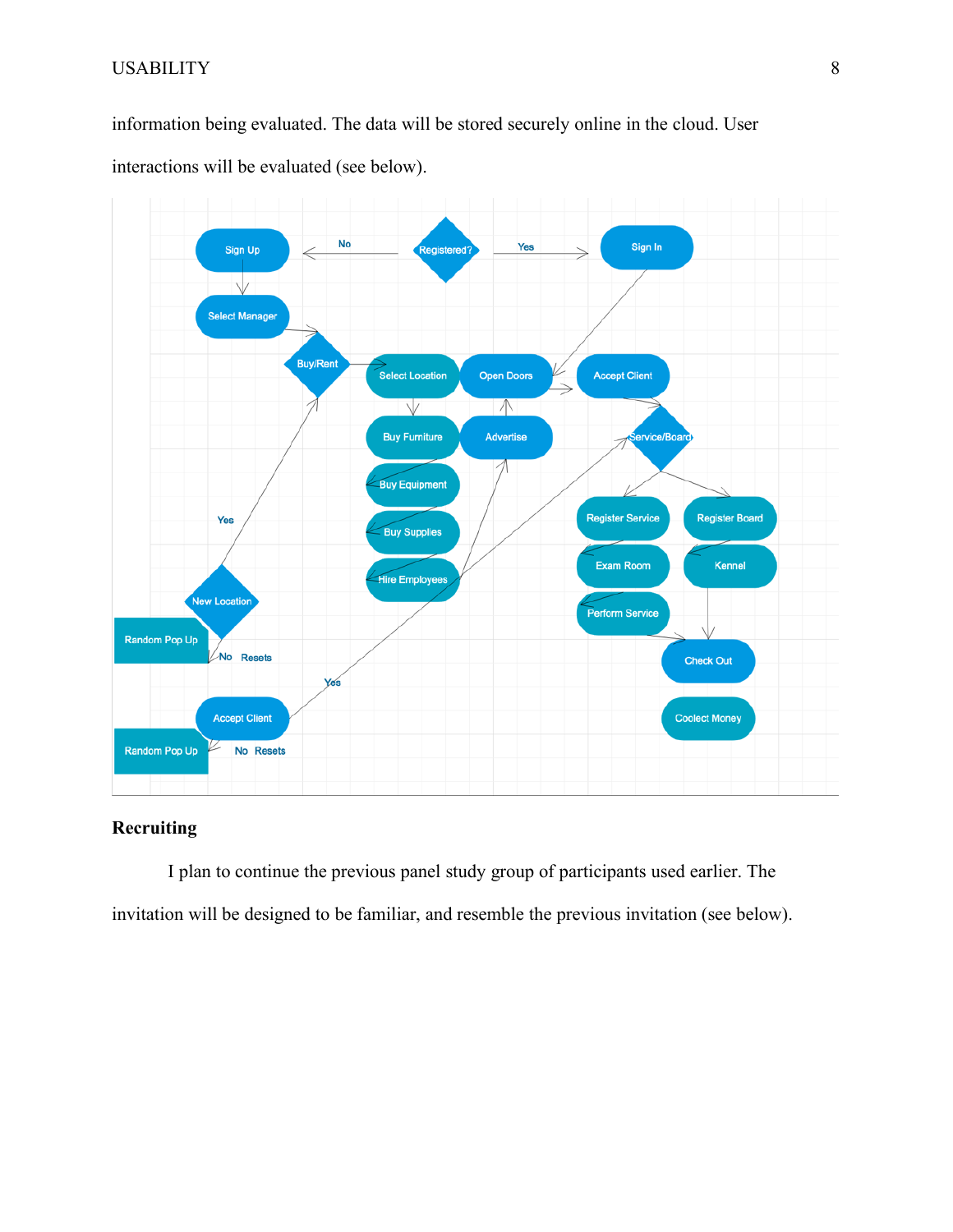

As someone I trust and whose opinions I value, you are invited to help me design a video game for a course assignment, in the role of "player" or "user" of the game.

1. What is the game's story?

2. Who are the characters or main elements?

3. What are the actions/verbs/mechanics

the game permits?

4. What does the game let you do?

5. What is its main goal?

6. Are there any rules?

7. Is the game about competition or cooperation?

8. What mobile technology can be used to

play the game?

**Consent**

As the study will be informal, without vulnerable participants, the consent will be a simple agreement, that the participant agrees to participate in the study, with study details provided, including length of time, and information being collected. The participants will sign the digital document, which will be kept with the study materials.

### **Risk/Benefits**

My role in this activity is just to collect the player/user data, not to participate in the design activity. I must avoid offering suggestions, killing an idea, or evaluating suggestions.



TRY TO ANSWER THE QUESTIONS WITH ROUGH SKETCHES, PROTOTYPES, AND/OR WRITTEN DESCRIPTIONS. THERE ARE NO RIGHT OR WRONG ANSWERS.

PH:  $+1(352)$  571-0432 E: VBEALMAN@FULLSAIL.COM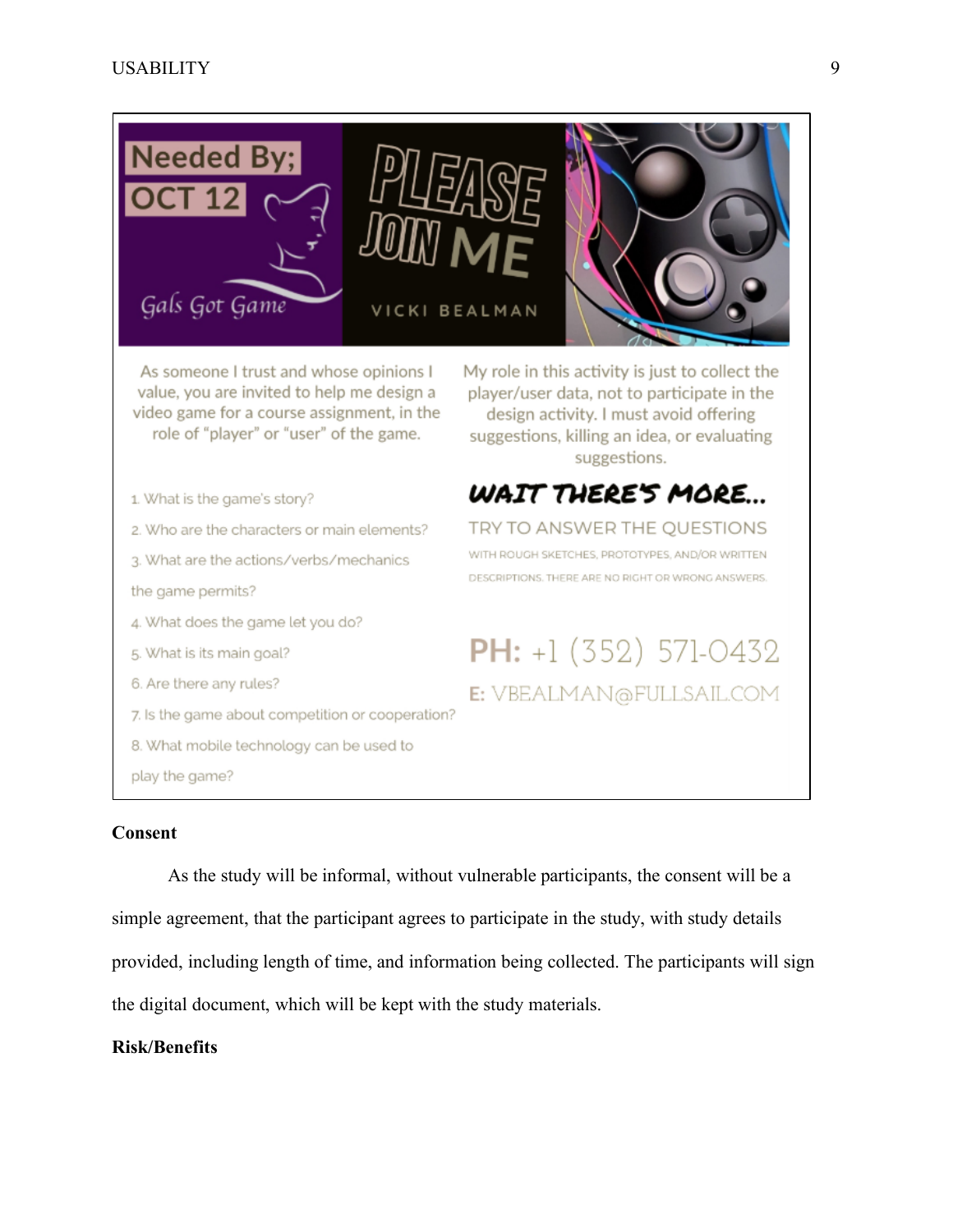There are no potential risks to the participants. The benefits to participants include the enjoyment of playing the game, and satisfaction of being involved in the project. There are no obvious risks with the informal data collection, and privacy is not a concern with the panel participants.

### **Compensation**

The cost to participants is in their valuable time, whether personal or during work hours. As a result, participants will receive a Starbucks gift card for \$10.

#### **Logistics**

The information collected will be digital and online. Participants will gain access to online forums and diary notebooks to record their responses. In advance, the online forums, notebooks, digital consent form, and instructions will be prepared.

#### **Research Questions**

- 1. Describe in your own words the game's story.
- 2. Who are the characters?
- 3. What are the actions the game permits?
- 4. What does the game let you do?
- 5. What is the game's primary goal?
- 6. What would you suggest adding to the game?
- 7. What would you suggest removing from to game?
- 8. On a scale of 1 10, rate the enjoyment of the game.
- 9. On a scale of 1 10, rate the challenge of the game.
- 10. On a scale of 1 10, rate the rewards of the game.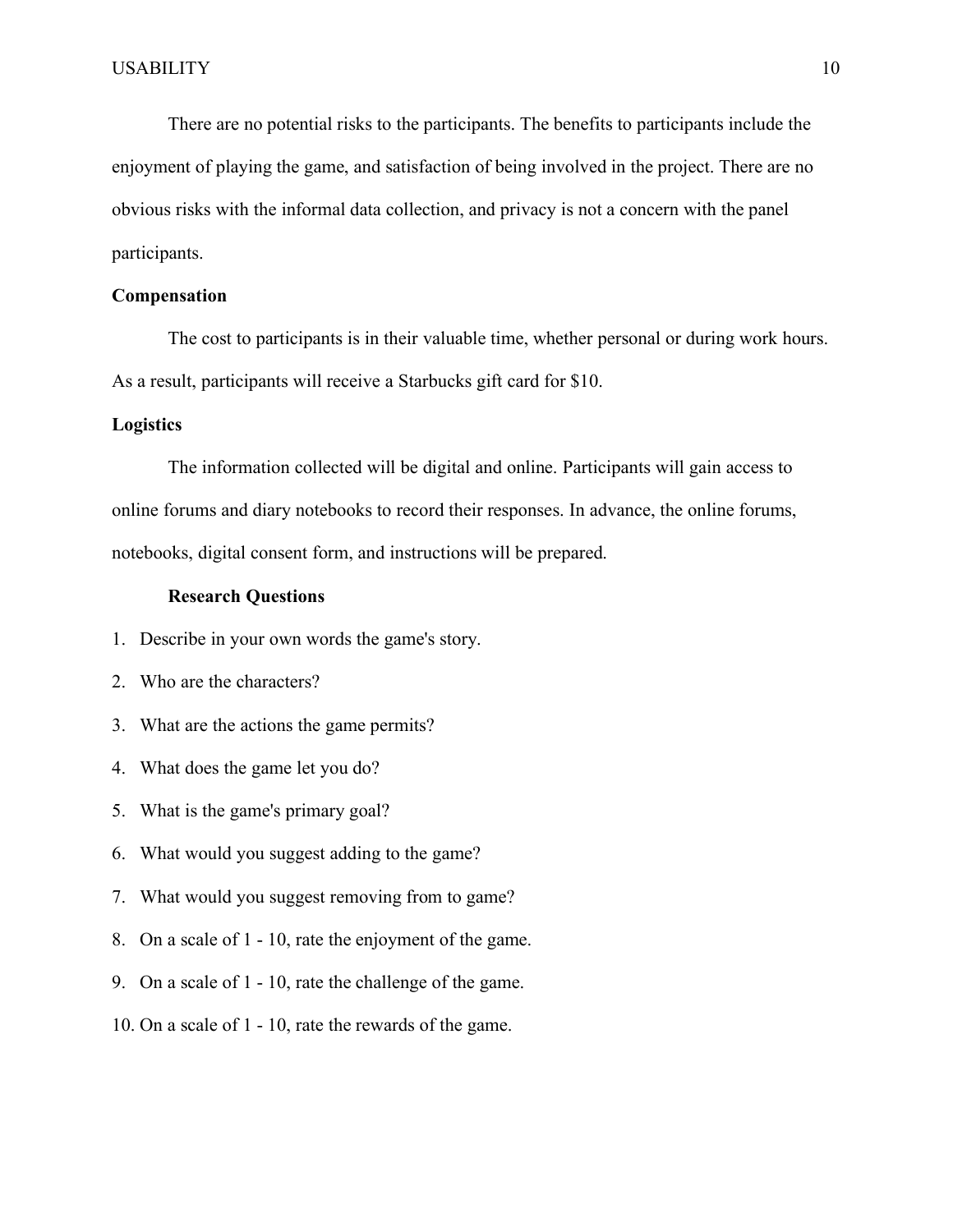## **Script**

P.E.T.S. Spa is an open-ended, strategy, Tycoon-Style game, with "rewards" as cash and profit accumulation, and "challenges" from losing money or customers. As a participant in the study, please answer the questions as honestly, and with as much detail as possible. Your responses are valuable, will be evaluated, and useful to the final iterations of the game's development. Feel free to add any additional comments you find relevant.

### **Results**

The survey was piloted on five participants, whom are part of the Full Sail Community. The phenomenological, informal, qualitative data, rich in participant descriptions in their own words, is exhibited below.

• Describe in your own words the game's story.

•

customers principles co ,<br>nainn

• Who are the characters?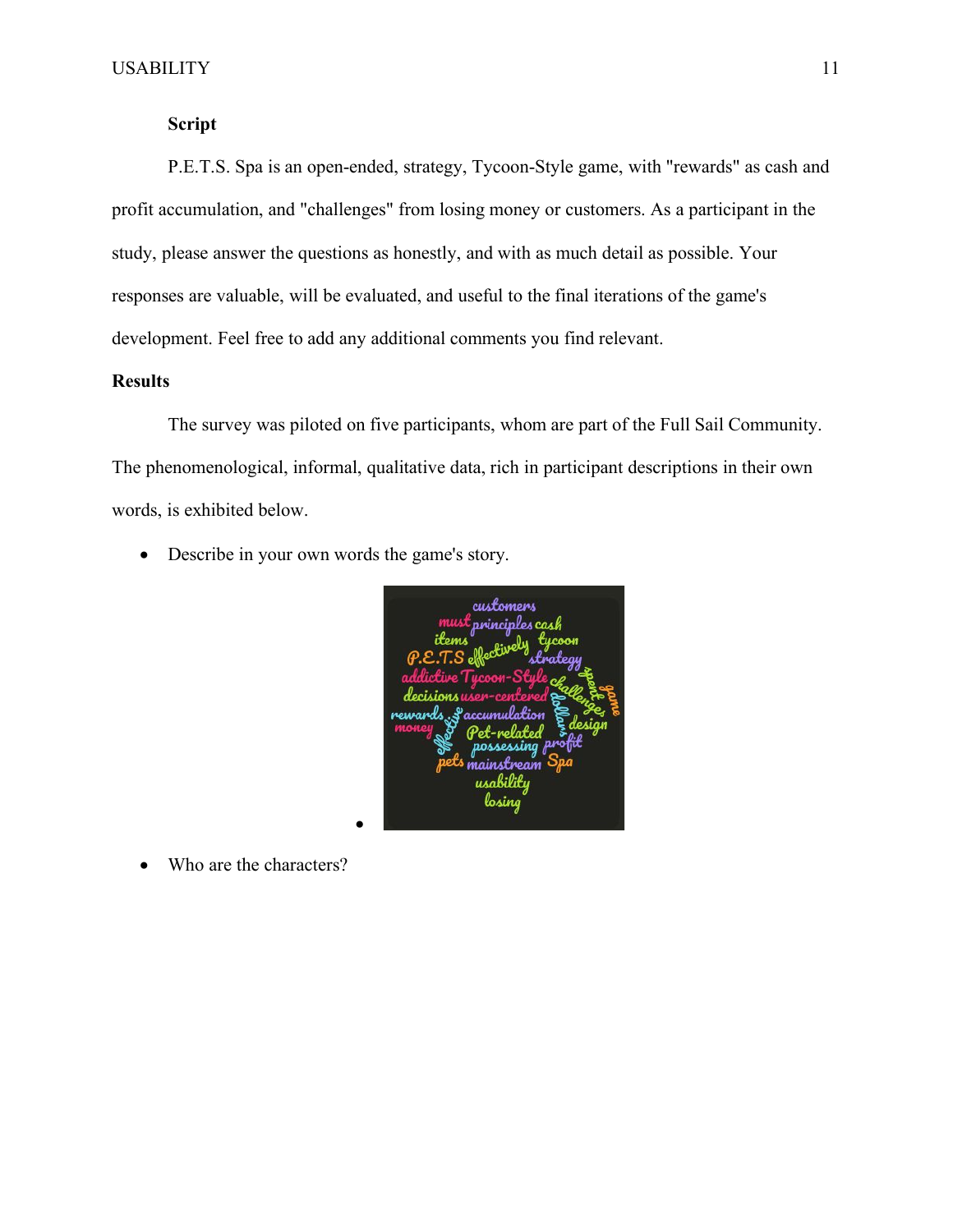

• What are the actions the game permits?



• What does the game let you do?



• What is the game's primary goal?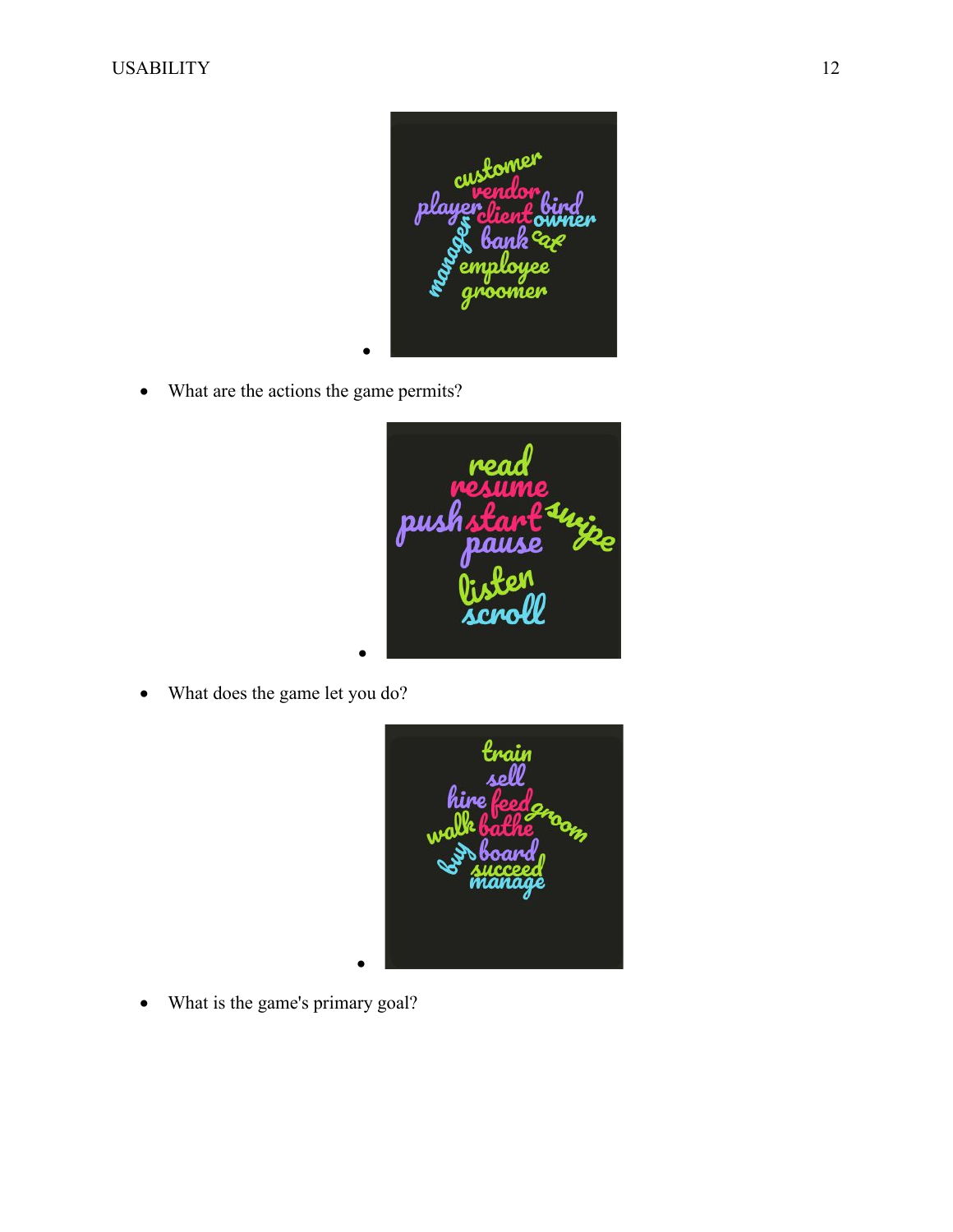

• What would you suggest adding to the game?



- Shat would you suggest removing from to game?
	- No responses.
- On a scale of 1 10, rate the enjoyment of the game.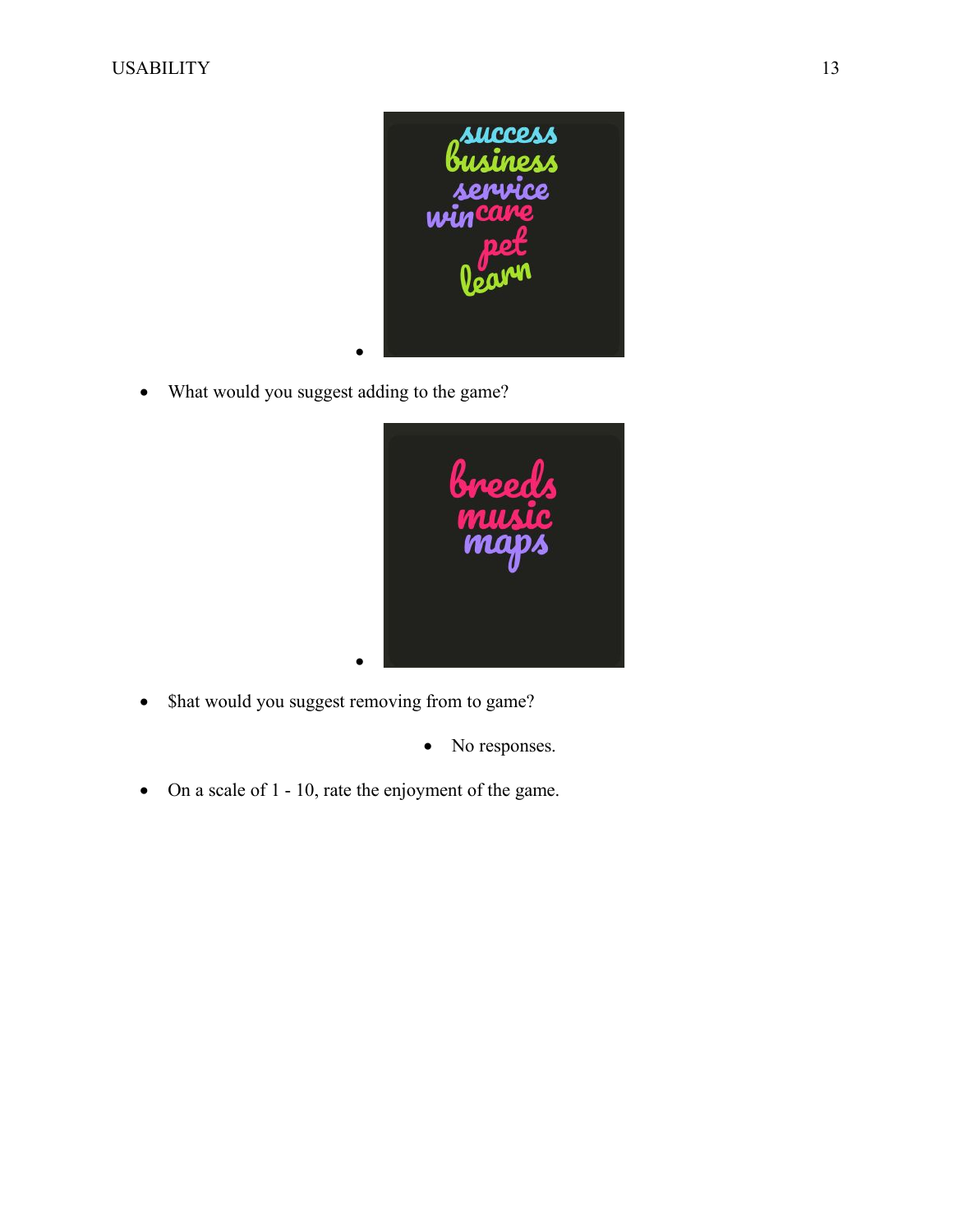

• On a scale of 1 - 10, rate the challenge of the game.



• On a scale of 1 - 10, rate the rewards of the game.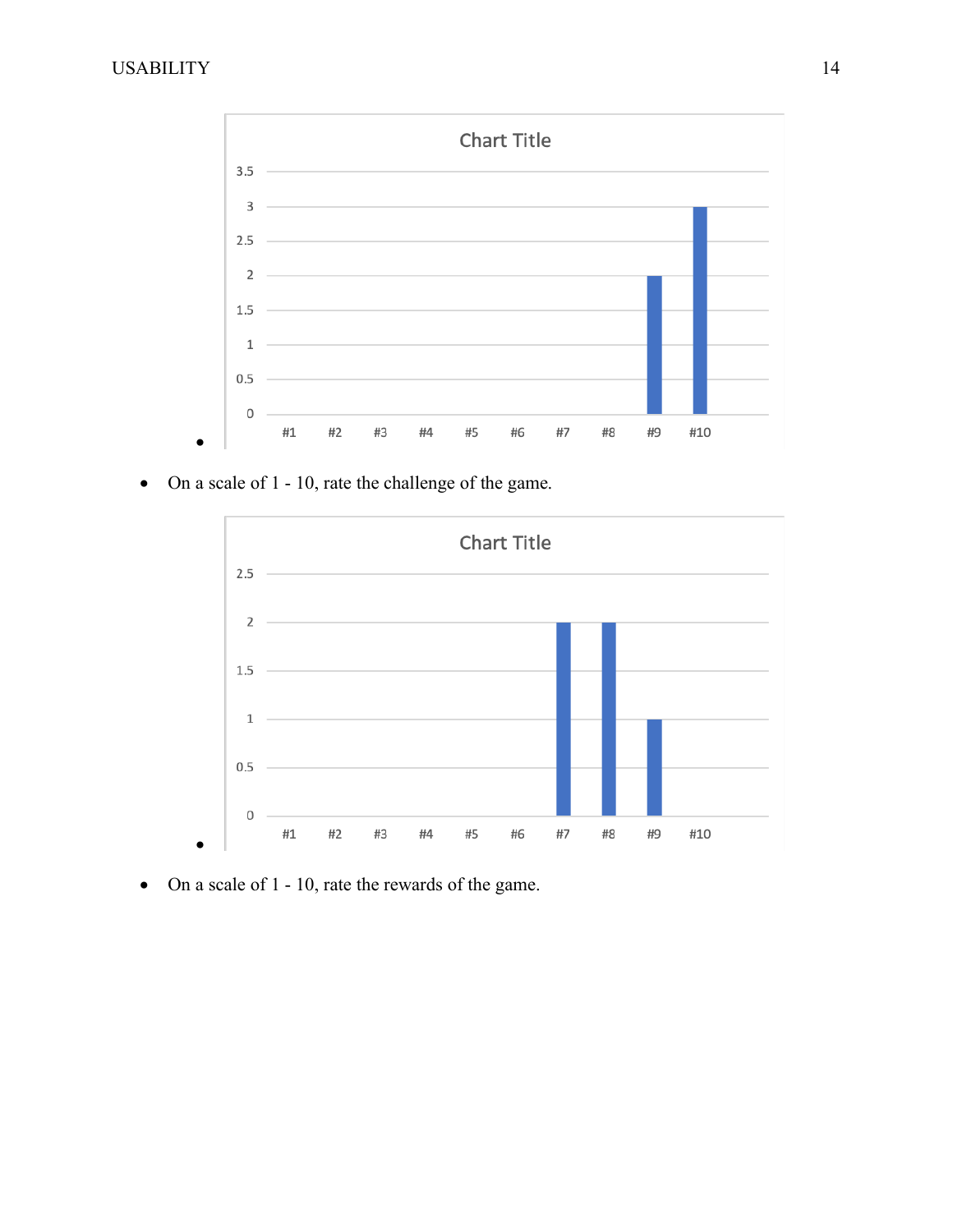

# **Changes**

Based on the qualitative informal results exhibited above, changes I am considering include:

- Add maps.
- Add music.
- Add additional breeds of dogs and cats.
- Increase rewards.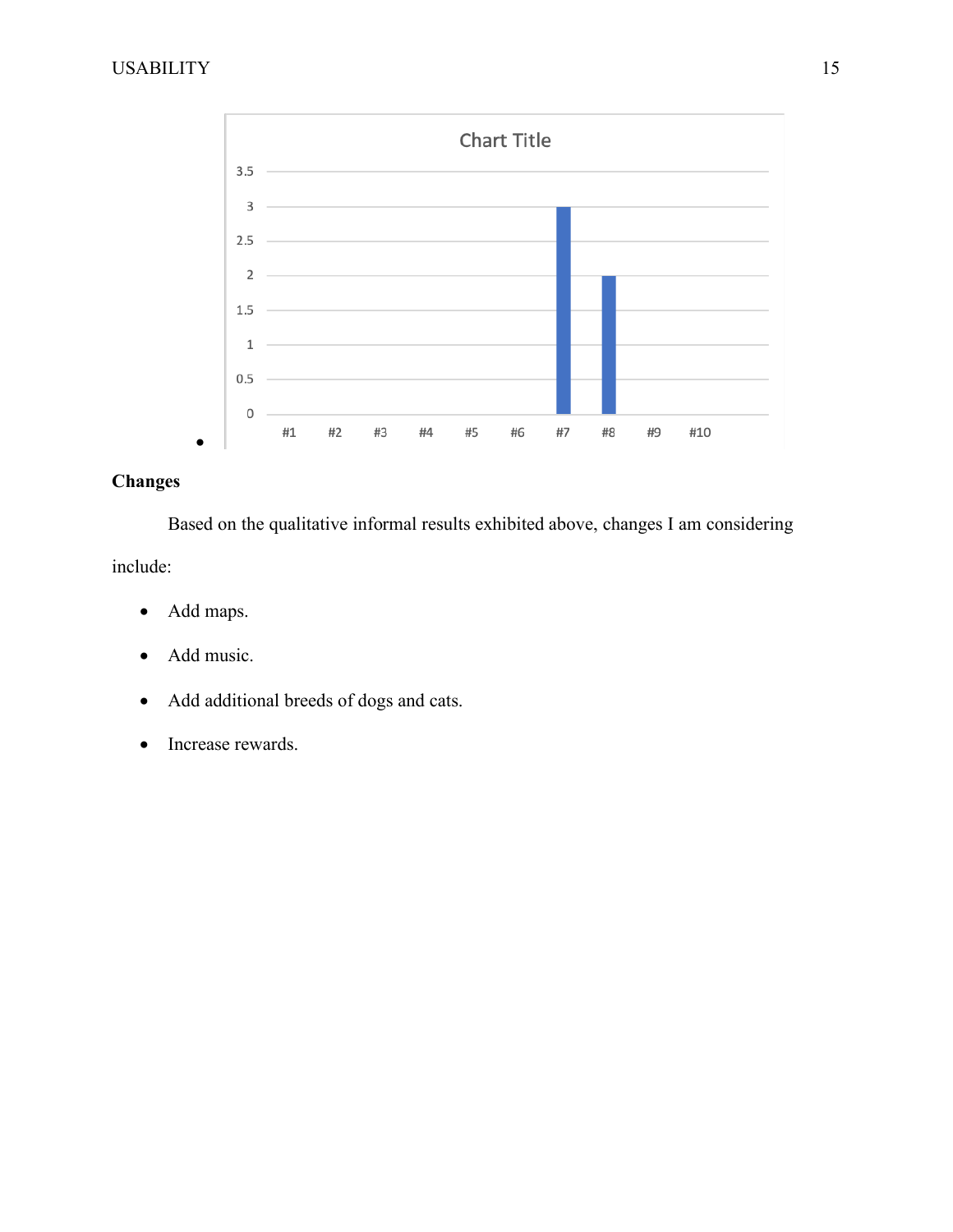#### References

Batchu , V. (2019, April 10). *Learnability in UX and how it makes wonders with the users .* Retrieved from UX Collective website: https://uxdesign.cc/learnability-in-ux-and-how-itmakes-wonders-with-the-users-95833c8bf951

Bealman, V. D. (2019). *Usability Report Draft One.* The Villages, FL.

- Bycer, J. (2019, March). *The Importance of Feedback to Learning in Game Design.* Retrieved from Game Wisdom website: http://game-wisdom.com/critical/feedback-game-design
- Coplien, J. (2012, October 23). Jim Coplien and Bob Martin Debate TDD. *Youtube*. JAOO Conference.
- Foster, E. (2014). *Software Engineering: A Methodical Approach.* O'Reilly.
- Glinert, E. (2009, August 19). *Upping Your Game's Usability.* Retrieved from Gamasutra website:

https://www.gamasutra.com/view/feature/132499/upping\_your\_games\_usability.php

Handwerk, B. (2009, March 29). *Video Games Improve Vision, Study Says.* Retrieved from National Geographic website:

https://www.nationalgeographic.com/science/2009/03/news-video-games-visioncorrection-sight-medicine/#close

- Joyce, A. (2019, May 19). *10 Usability Heuristics Applied to Video Games.* Retrieved from Nielsen Norman Group website: https://www.nngroup.com/articles/usability-heuristicsapplied-video-games/
- Kulkarni, K. (2019). *What is Test-Driven Development.* Retrieved from Guru99 website: https://www.guru99.com/test-driven-development.html

Martin, B. (2012, October 23). Jim Coplien and Bob Martin Debate TDD. *infoq*.